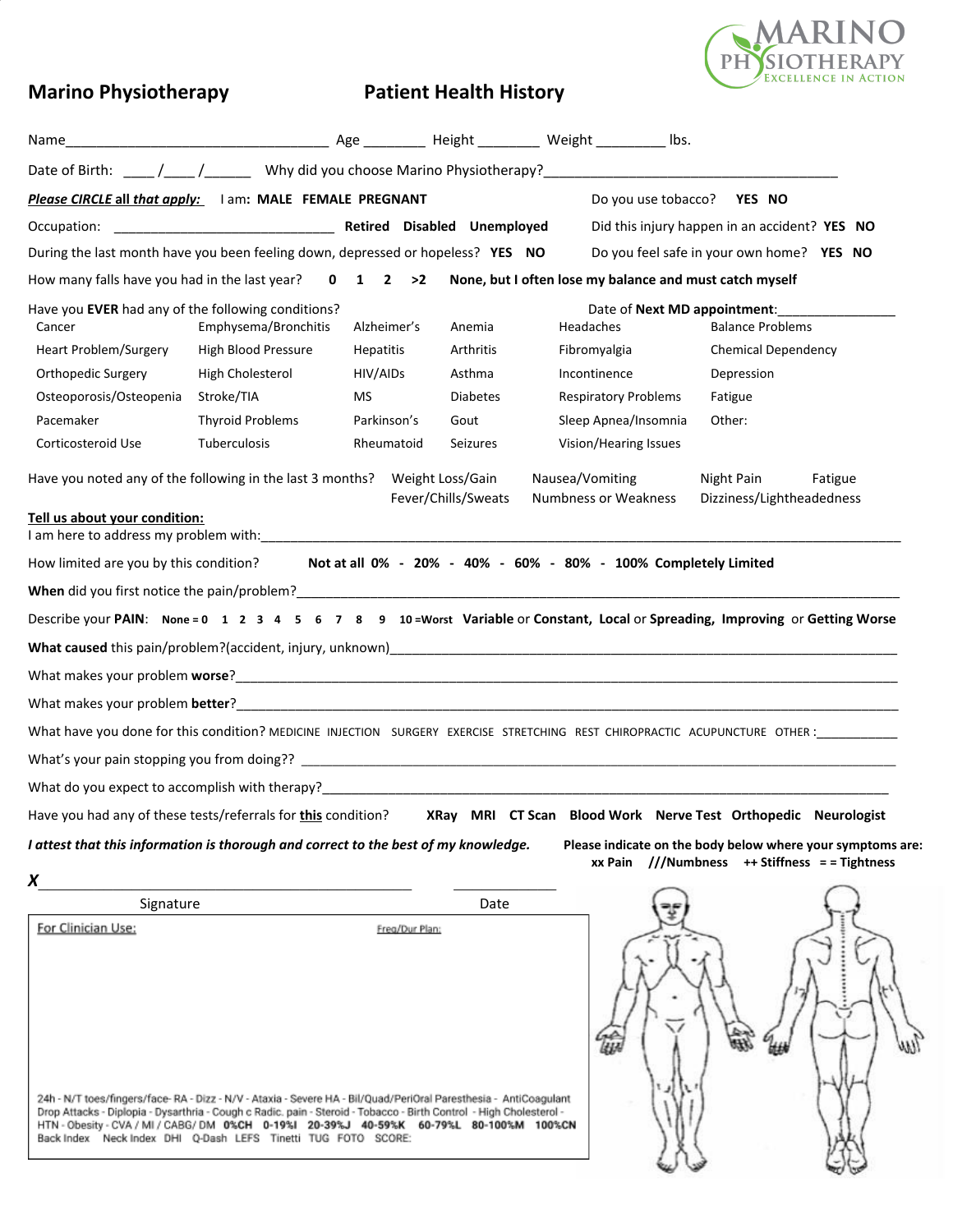

## **Marino Physiotherapy Current Medication List**

# SAVE TIME! If you already have a current medications list, please allow our receptionist to photocopy it for you.

#### PLEASE LIST ALL THE **PRESCRIPTION** MEDICATIONS YOUR ARE CURRENTLY TAKING

| <b>Name of Medication</b> | Dosage (if known) | How Often You Use the Medication | <b>Condition the Medication is for:</b> |
|---------------------------|-------------------|----------------------------------|-----------------------------------------|
|                           |                   |                                  |                                         |
|                           |                   |                                  |                                         |
|                           |                   |                                  |                                         |
|                           |                   |                                  |                                         |
|                           |                   |                                  |                                         |
|                           |                   |                                  |                                         |
|                           |                   |                                  |                                         |
|                           |                   |                                  |                                         |

## LIST ALL **OVER-THE -COUNTER MEDICATIONS** YOU ARE CURRENTLY TAKING

| <b>Name of Medication</b> | Dosage (if known) | How Often You Use the Medication | <b>Condition the Medication is for:</b> |
|---------------------------|-------------------|----------------------------------|-----------------------------------------|
|                           |                   |                                  |                                         |
|                           |                   |                                  |                                         |
|                           |                   |                                  |                                         |
|                           |                   |                                  |                                         |
|                           |                   |                                  |                                         |
|                           |                   |                                  |                                         |
|                           |                   |                                  |                                         |

### LIST ALL **HERBALS, VITAMINS, MINERALS, NUTRITIONAL SUPPLEMENTS** YOU ARE CURRENTLY TAKING

| <b>Name of Medication</b> | Dosage (if known) | How Often You Use the Medication | <b>Condition the Medication is for:</b> |
|---------------------------|-------------------|----------------------------------|-----------------------------------------|
|                           |                   |                                  |                                         |
|                           |                   |                                  |                                         |
|                           |                   |                                  |                                         |
|                           |                   |                                  |                                         |
|                           |                   |                                  |                                         |
|                           |                   |                                  |                                         |
|                           |                   |                                  |                                         |

| Are you allergic to: $\Box$ Latex    | □ Adhesives □ Other |  |  |  |  |  |
|--------------------------------------|---------------------|--|--|--|--|--|
| $\Box$ I am not allergic to anything |                     |  |  |  |  |  |

It is always a good idea to keep your medication list current. Please let us know if you have any changes or would like a copy of this list for your own records. I attest that the above information is accurate to the best of my knowledge.

**Patient Signature\_\_\_\_\_\_\_\_\_\_\_\_\_\_\_\_\_\_\_\_\_\_\_\_\_\_\_\_\_\_\_\_\_\_ Date: \_\_\_\_\_\_\_\_\_\_\_\_\_\_\_\_\_\_\_\_**